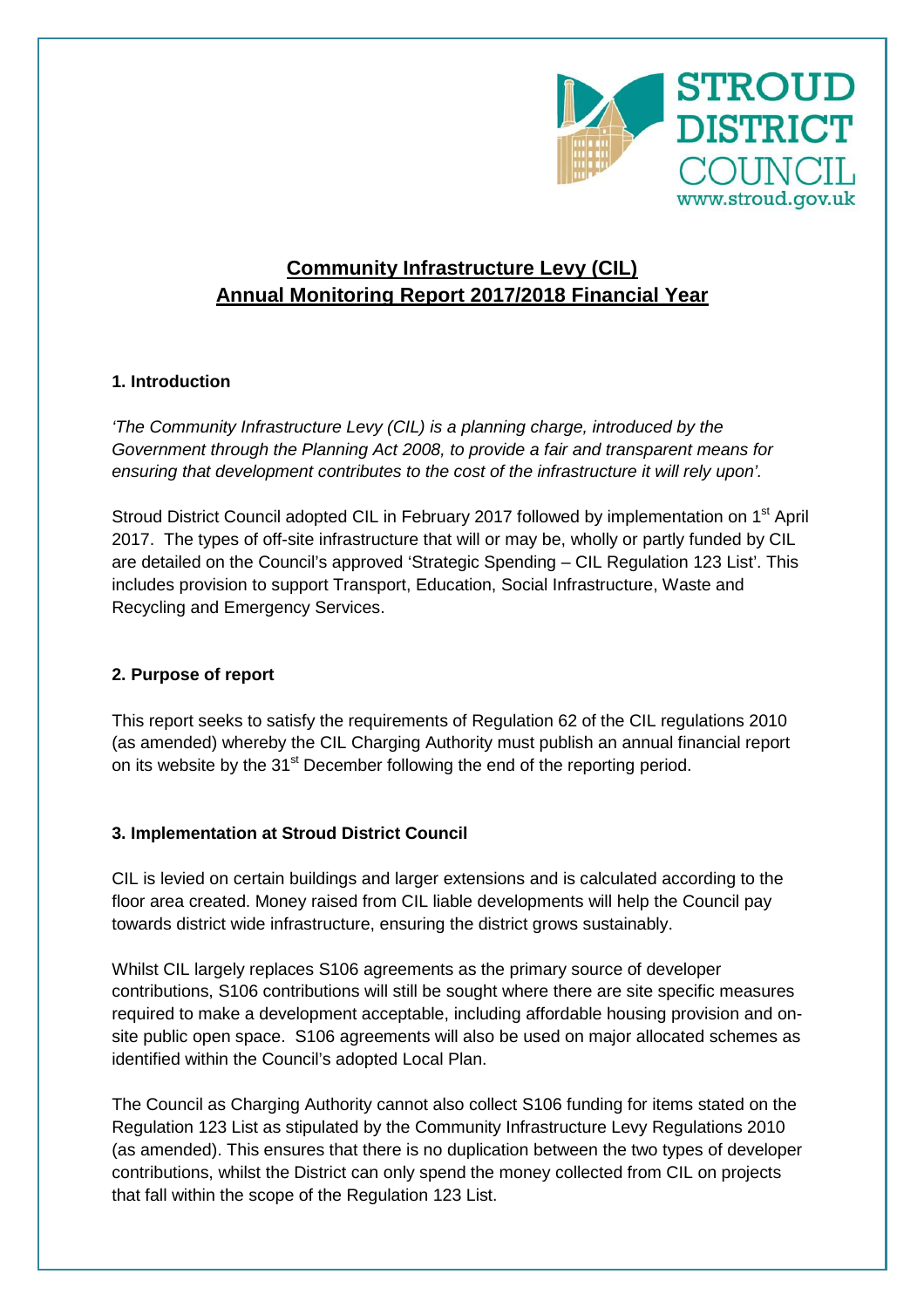CIL collected by the Charging Authority is split into three specific areas:

- Strategic spending (Regulation 123 List)
- Parish/Town Council spending (15% (without NDP) or 25% (within NDP area) of the total collected within each Parish
- Administrative costs (5%)

## **4. Annual report**

Due to the timescales involved between the time of granting planning permission to developments commencing on site (triggering their effective CIL payment collection dates), it has taken some time for the first CIL payments to accrue on account. As such, no payments were made out to either neighbourhood areas or strategic infrastructure projects within this first operational year.

This monitoring report shows the headline performance figures for the **2017-2018** financial year. It sets out the total amount of CIL collected by the Charging Authority in that year, detailing the amounts received within the individual CIL income budgets; Strategic Infrastructure, neighbourhood payments and central administrative costs.

Future annual reports will also show how CIL has been spent. It will detail the relevant amounts retained or passed to the relevant neighbourhood areas and report on infrastructure project funding. Once relevant neighbourhoods are in receipt of funds, they must also comply with regulatory obligations to complete an annual monitoring report for that financial year.

#### **Part 1: Items reported under Regulation 62(3)**

CIL collected by way of land payment where:

| a) | Development consistent with a         | None        |
|----|---------------------------------------|-------------|
|    | relevant purpose has not commenced    |             |
|    | on the acquired land                  |             |
|    | b) The acquired land (in whole or in  | <b>None</b> |
|    | part) has been used or disposed of    |             |
|    | for a purpose other than the relevant |             |
|    | purpose; and the amount deemed to     |             |
|    | be CIL by virtue of Regulation 73(9)  |             |
|    | has not been spent                    |             |

Regulation 73(9) requires that if acquired land is used for a purpose other than a relevant purpose, the Charging Authority must deem an appropriate amount of funds held by it to be CIL.